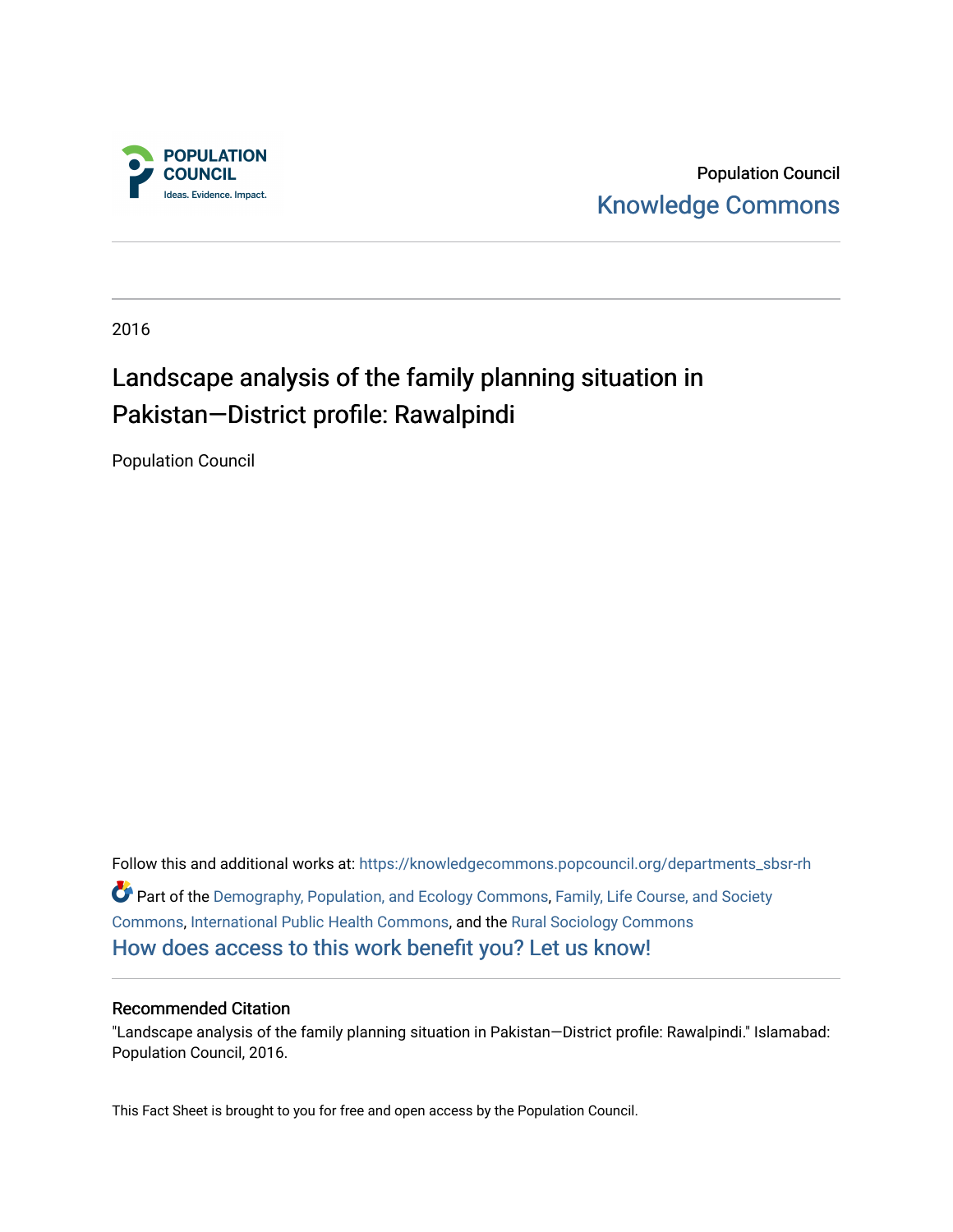

# DISTRICT PROFILE: RAWALPINDI



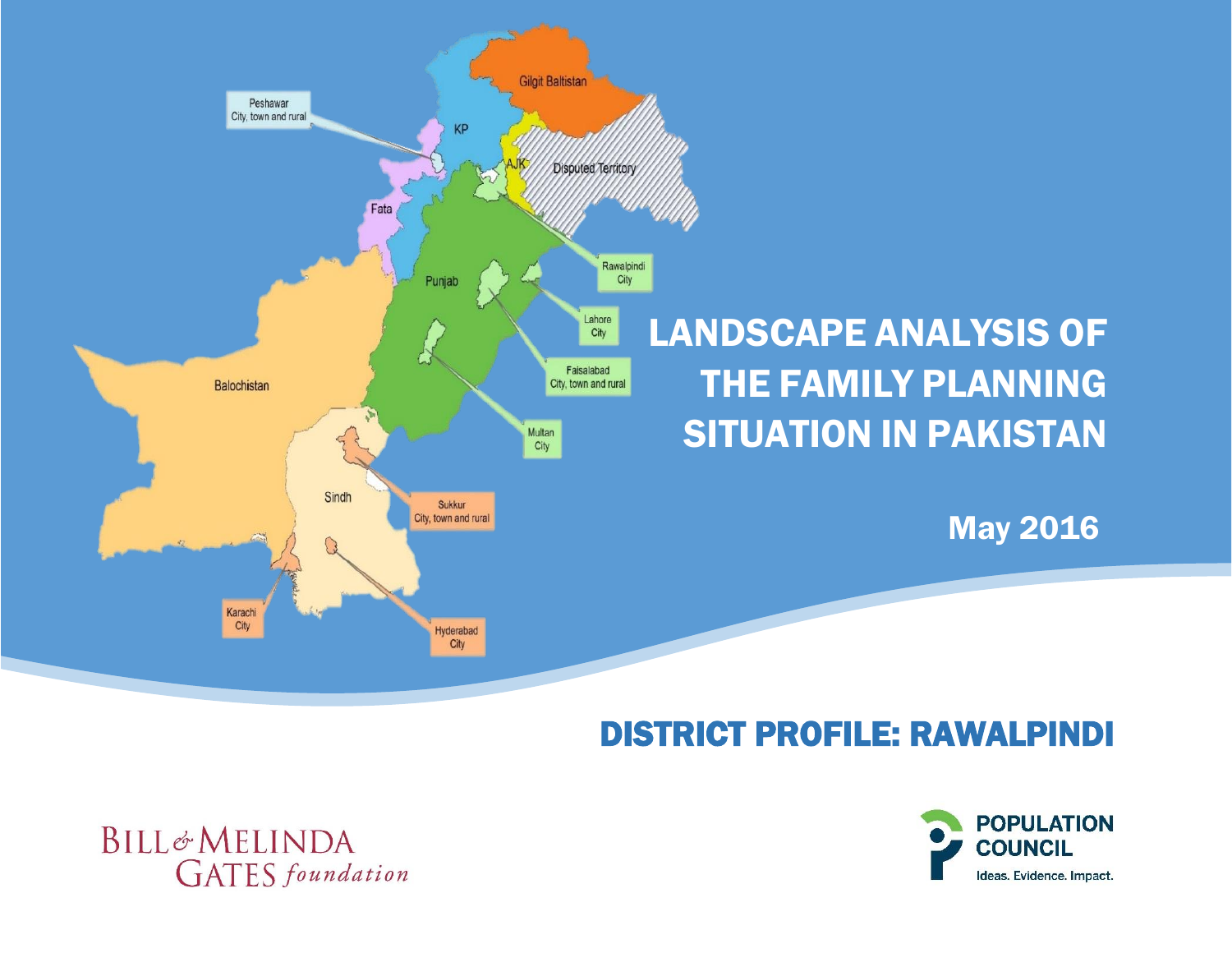#### **Background**

Rawalpindi is situated in northern Punjab. It has an estimated population of  $4.7$  million<sup>1</sup> and consists of nine administrative strata, including eight towns and one cantonment area (Figure 1). Table 1 presents key demographic facts about the district. Around 56 percent of the population resides in urban areas. Of the estimated 0.7 million married women of reproductive age (MWRA) in the district, 0.4 million live in urban areas.

Table 1: Demographics of Rawalpindi

| <b>Demographics</b>                        | Urban     | Rural     | Overall   |
|--------------------------------------------|-----------|-----------|-----------|
| Total population                           | 2,622,000 | 2,069,000 | 4,691,000 |
| Women 15-49                                | 712.000   | 548,000   | 1,260,000 |
| <b>MWRA</b>                                | 392,000   | 349,000   | 741,000   |
| Literacy rate (10 years and<br>above), $*$ | 86%       | 80%       | 83%       |
| $IMR**$                                    |           |           | 53        |
| TFR**                                      |           |           | 3.1       |

Source: Punjab Development Statistics 2015, \* Pakistan Social and Living Standards Measurement Survey (PSLMS) 2014-15, \*\*Multiple Indicator Cluster Survey Punjab (MICS) 2014

Rawalpindi's total fertility rate (TFR), at 3.1, is below Punjab's average TFR of 3.5. The infant mortality rate is also low compared to other study districts.

#### Use of Antenatal and Delivery Care Services

The majority of women in Rawalpindi sought antenatal health care from a skilled provider during their last pregnancy (94%).<sup>2</sup> In both urban and rural areas, government facilities are the major source of antenatal



health care, followed by private hospitals or clinics. The most common places of delivery in urban areas are private hospitals or clinics (39%), followed by government facilities (34%). However, in rural areas, most deliveries take place at government health facilities (47%).

 $\ddot{\phantom{a}}$ 

<sup>&</sup>lt;sup>1</sup> Punjab Development Statistics 2015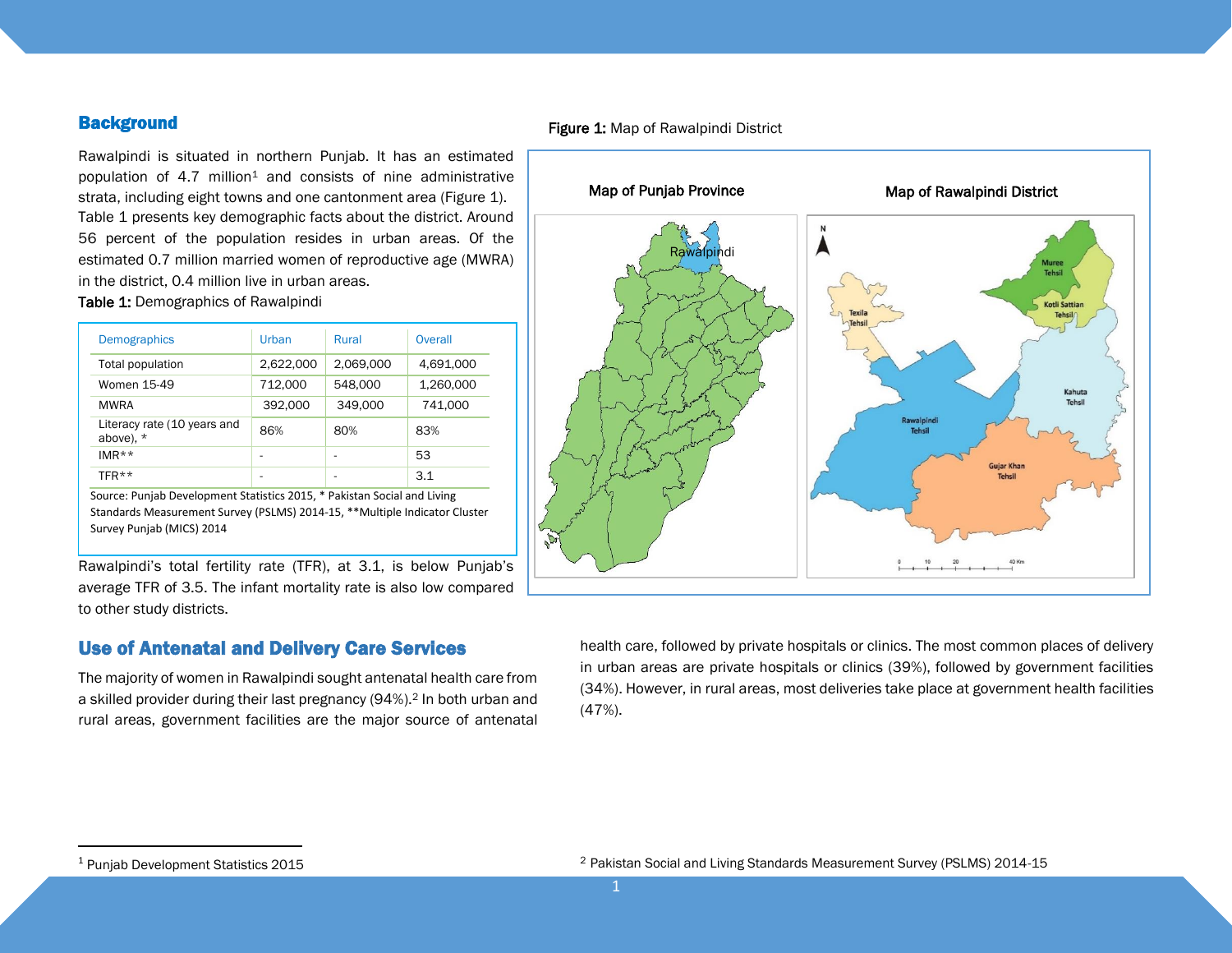#### Use of Family Planning

The contraceptive prevalence rate in Rawalpindi is 43.2 percent,<sup>3</sup> higher than Punjab's average of 38.7 percent. However, this includes high use of traditional methods, both in urban and rural areas. Interestingly, traditional method use is much higher in urban areas than in rural areas, and underlies the much higher urban CPR (Table 2). Unmet need is 15.8 percent, a bit higher in rural than in urban areas.

Table 2: Contraceptive Use and Unmet Need

|                 |               | Contraceptive Prevalence Rate (CPR) |                   |               |  |
|-----------------|---------------|-------------------------------------|-------------------|---------------|--|
| <b>District</b> | Any<br>Method | Traditional<br>Methods              | Modern<br>Methods | Unmet<br>need |  |
| Rawalpindi      | 43.2          | 8.0                                 | 35.2              | 15.8          |  |
| Urban           | 48.6          | 9.8                                 | 38.8              | 15.3          |  |
| Rural           | 36.9          | 5.9                                 | 31.1              | 16.4          |  |

Source: Multiple Indicator Cluster Survey Punjab (MICS) 2014

#### Other Socio-economic Indicators

The literacy rate (10 years and above) in Rawalpindi is as high as 83 percent, with the rural literacy rate just 6 percentage points lower than the urban literacy rate (86%). Female literacy is lower in both urban and rural areas.

The majority of households own a television set, both in urban (92%) and rural areas (84%). Mobile or landline phones are owned by the vast majority of households (96%).

Most houses have reinforcement of concrete and cement (RCC) or reinforcement of brick and cement (RBC) roofs in urban (96%) as well as rural areas (60%), and similarly, in both urban and rural settings,

burnt bricks or blocks are used as the main material for house walls. These indicators show the majority of households have fairly good socio-economic conditions, mainly in urban areas.

#### Consumer Perspectives on Barriers to Use of Family Planning

During the landscape assessment, a total of 9 in-depth interviews were conducted in Rawalpindi, including 6 with women and 3 with men, in addition to 3 focus group discussions with men and women. A total 37 men and women participated in discussions from this study district, and were asked about the barriers they encounter in using family planning services.

Three strong barriers to use of family planning were identified, including lack of information on family planning; problems in accessing services, among the rural poor; and cost of services, among poor couples in both urban and rural areas.

#### Lack of information among men and women, especially migrants

- Lack of information is a major barrier for both men and women in the district.
- While there are multiple choices of services available in urban areas, the Pathan migrants who reside in the district follow their own traditions and women's mobility is restricted; they cannot go alone outside, and have no information regarding family planning.
- LHWs visit these migrants, but only to dispense polio drops and not to provide family planning services.
- As in other areas, cultural norms discourage men from discussing family planning matters with other men, so they do not have any direct source of information.

*"There are opportunities but we do not go outside. We consult private doctors to get information about family planning. The LHW visits only for polio vaccination."* Female, Rawalpindi city

*"Currently I am forced to use this method (oral contraceptive pills) because I don't know about the availability of any other suitable method. I feel that this method is also affecting my health."* Female, Rawalpindi city

 $\ddot{\phantom{a}}$ 

<sup>&</sup>lt;sup>3</sup> Multiple Indicator Cluster Survey Puniab (MICS) 2014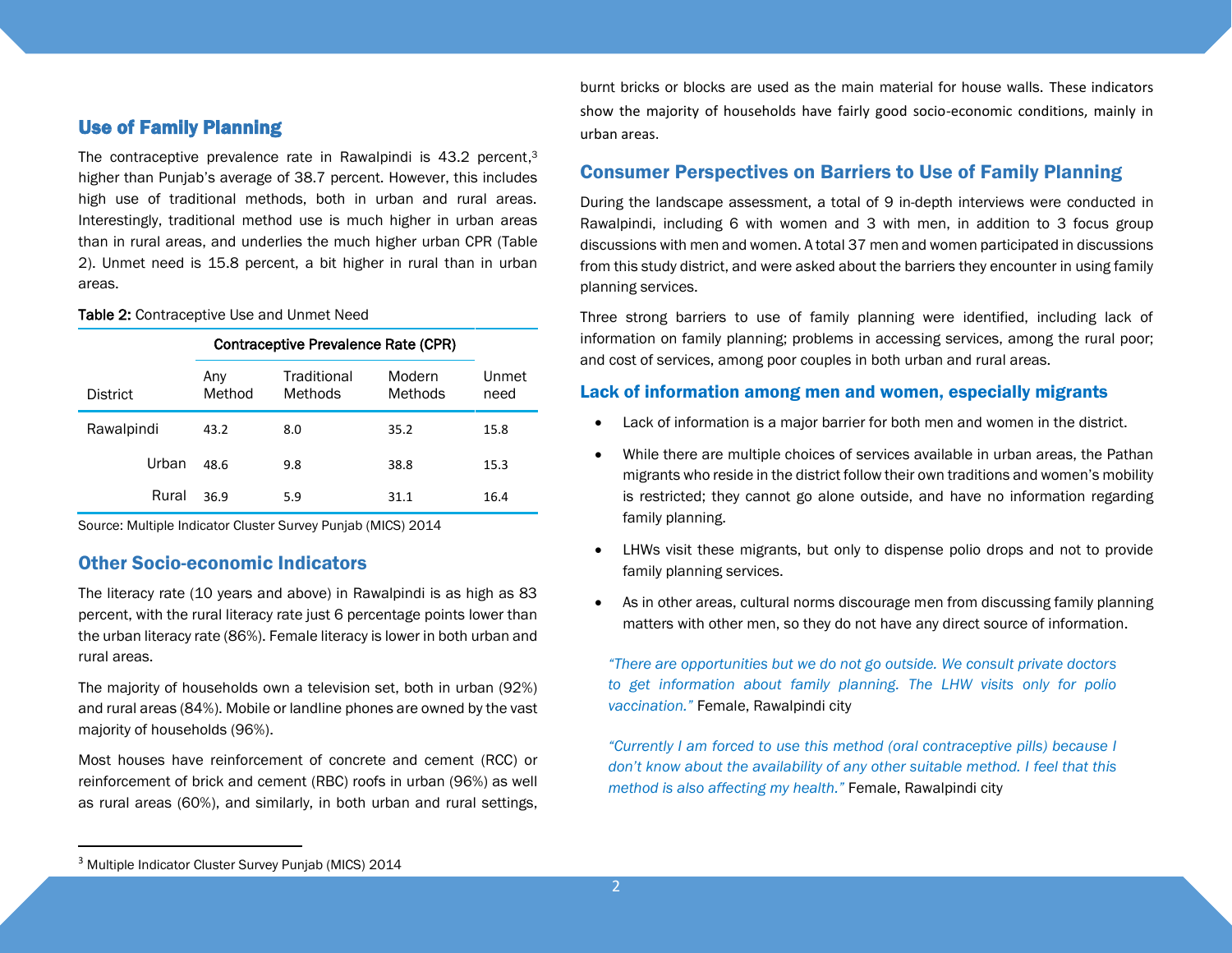#### Problems of access among poor rural women

- Low access to health facilities is a major challenge for poor rural women in the district.
- $\bullet$
- Mostly, women receive contraceptives (OCP, condoms, and injectables) from LHWs in rural areas.
- For other methods, facilities are not located nearby; to get IUDs, women go to public facilities and have to pay high travel fares.
- Low accessibility is also a barrier for rural women in getting treatment for side effects of FP methods

*"Mainly the LHW provides contraceptives but for other health issues people have to travel 40 kilometers to hospitals."* Male, Rawalpindi rural

*"Hospitals are located far away from this area. Local private clinics and BHUs are at half an hour's walking distance and hospitals with better services, such as PIMS, are too far from here."* Female, Rawalpindi rural

*"A facility should be there within this area. Because I have young children, I am unable to spare the time to go to the hospital, which is far away. The government should open a dispensary or center in every locality to provide FP services to people."* Female, Rawalpindi rural

#### Difficulty in affording services, among poor couples

- Costs of services and contraceptives are a major barrier for poor couples in both urban and rural areas.
- Mostly, women get contraceptives from LHWs but in a stock-out situation, they have to buy products from the market, which is difficult for the poor.
- Bearing the costs of managing side effects of contraceptives is also a barrier for poor couples.
- Public facilities provide FP services free of cost, but travel fares still pose a hurdle for the rural poor.

*"I get pills from the LHW. Twice, I got them from the market (I think the price was less them 100 rupees). It is difficult for us to pay."* Female, Rawalpindi city

*"Though I got the IUD from a public hospital, I had to spend 800 rupees on travel to get there. The travel cost was very difficult to manage."* Female, Rawalpindi city

.